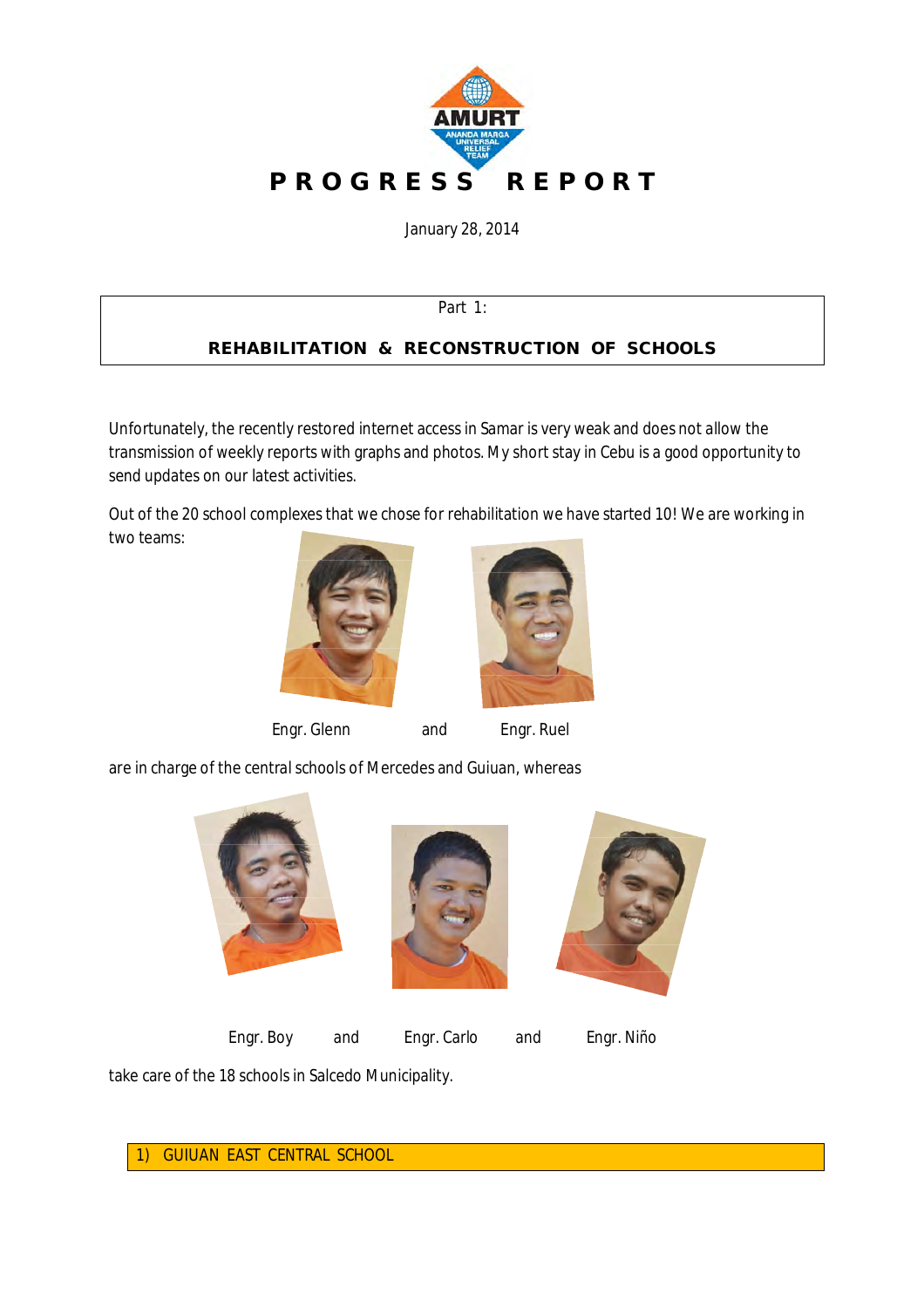

All 12 buildings to be repaired are old and of poor standard. The DepED (Department of Education) in Borongan, the capital of East Samar, therefore raised the point of allocating the repair fund for the construction of new buildings instead. AMURT discussed this view with the principal and the district supervisor who pleaded for sticking to the original plan as the budget for 30 repaired classrooms (green circles) would only accommodate 9 new classrooms (in addition to the 21 to be rebuilt classrooms! (red circles))!





For the last 10 days we have resumed the repair of roof trusses on buildings number 1, 2 and 3. (yellow circles). The workers are up on the roof despite torrential rains which have continued for the last 3 weeks! Buildings 20 and 21 have already been prepared to receive a new roof!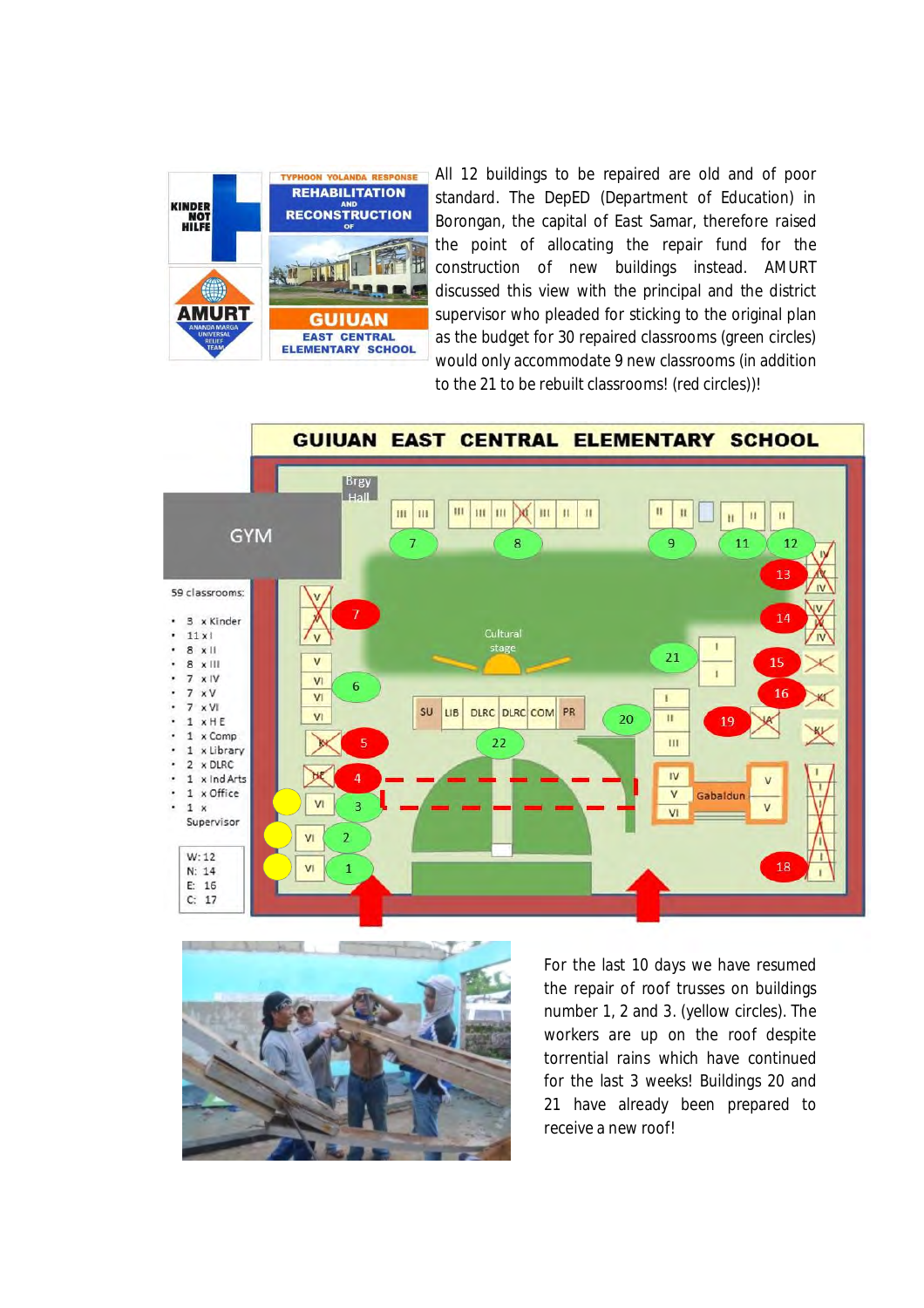AMURT decided to hire local artisans and unskilled laborers and provide the necessary tools instead of handing the project over to a contractor. The benefits are twofold: Education project plus Livelihood at the same time!

On January 17, 2014 the Minister of Education of the Republic of the Philippines, Armin Luistro, visited the disaster area. KNH / AMURT was the only organization that was introduced to him. It is worth mentioning that KNH / AMURT is the only player in the Education Cluster providing permanent repair and permanent new structures. This unique contribution was the more appreciated as by the time of his visit, the mounted tarpaulin sheets and temporary tent structures provided by other INGOs were mostly torn or had collapsed due to the extreme weather conditions! After visiting the 3 central AMURT schools in Guiuan, Mercedes and Salcedo, the minister returned to Manila. Our AMURT staff was very proud how much attention they got from him. The Minister told them during a 1 hours' stay in Mercedes and a 45 minutes stay in Salcedo that he was impressed with their speed, their careful planning and their implementation. Upon his return to Manila, Mr. Luistro intervened at the DNR (Department of Environment and Natural Resources) to help AMURT source good timber and issue a nationwide transport allowance.



We have started the planning of the location and the type of new structure. We are thinking of a modern 3-storey building which would be appropriate for a big city.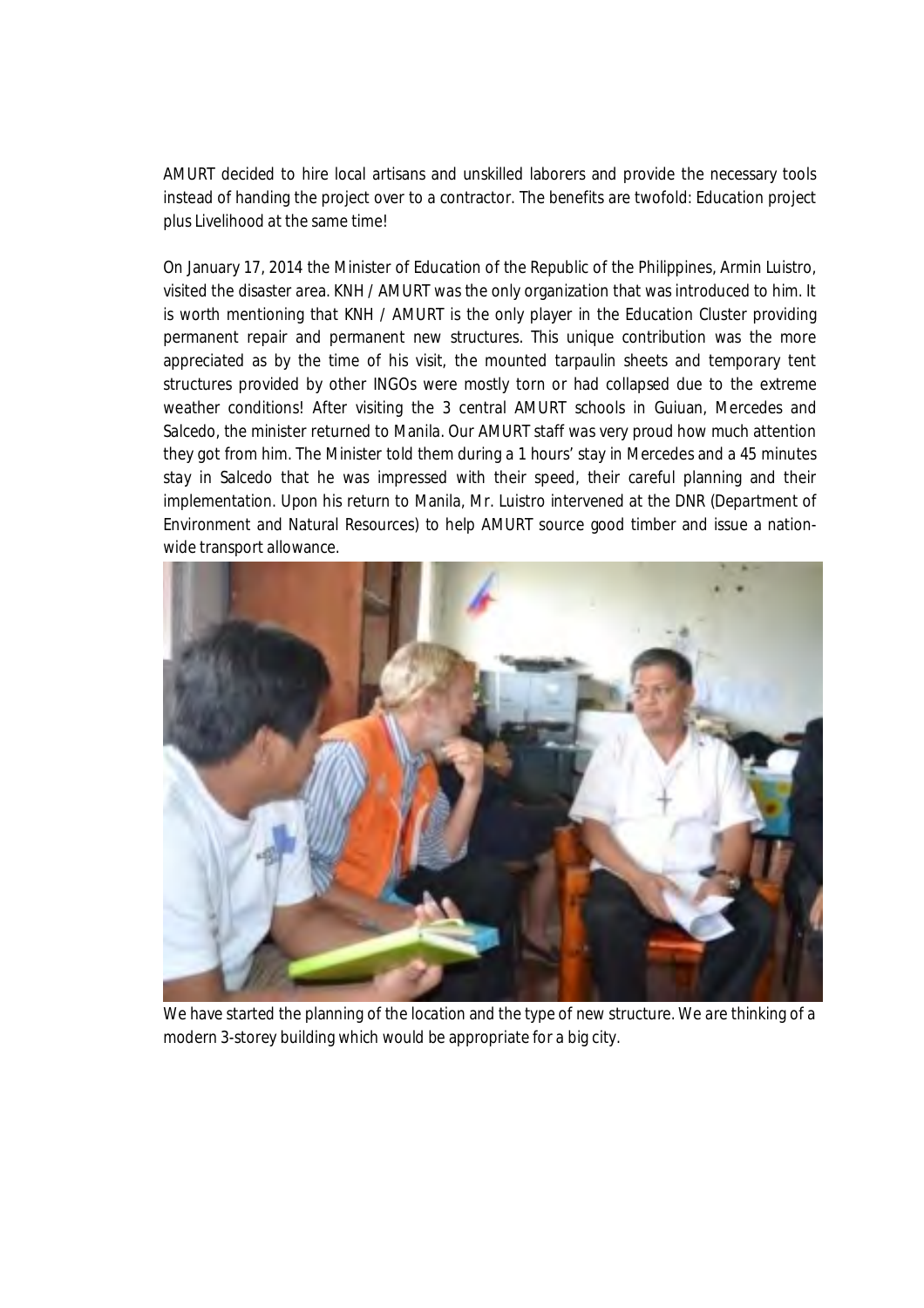

## 2) MERCEDES CENTRAL SCHOOL



The repair work which started back in December 2013 is ongoing. We have finished a completely new roof construction, ceiling and windows in building 5. Since last Monday, the 3 classrooms are being used again for classes.

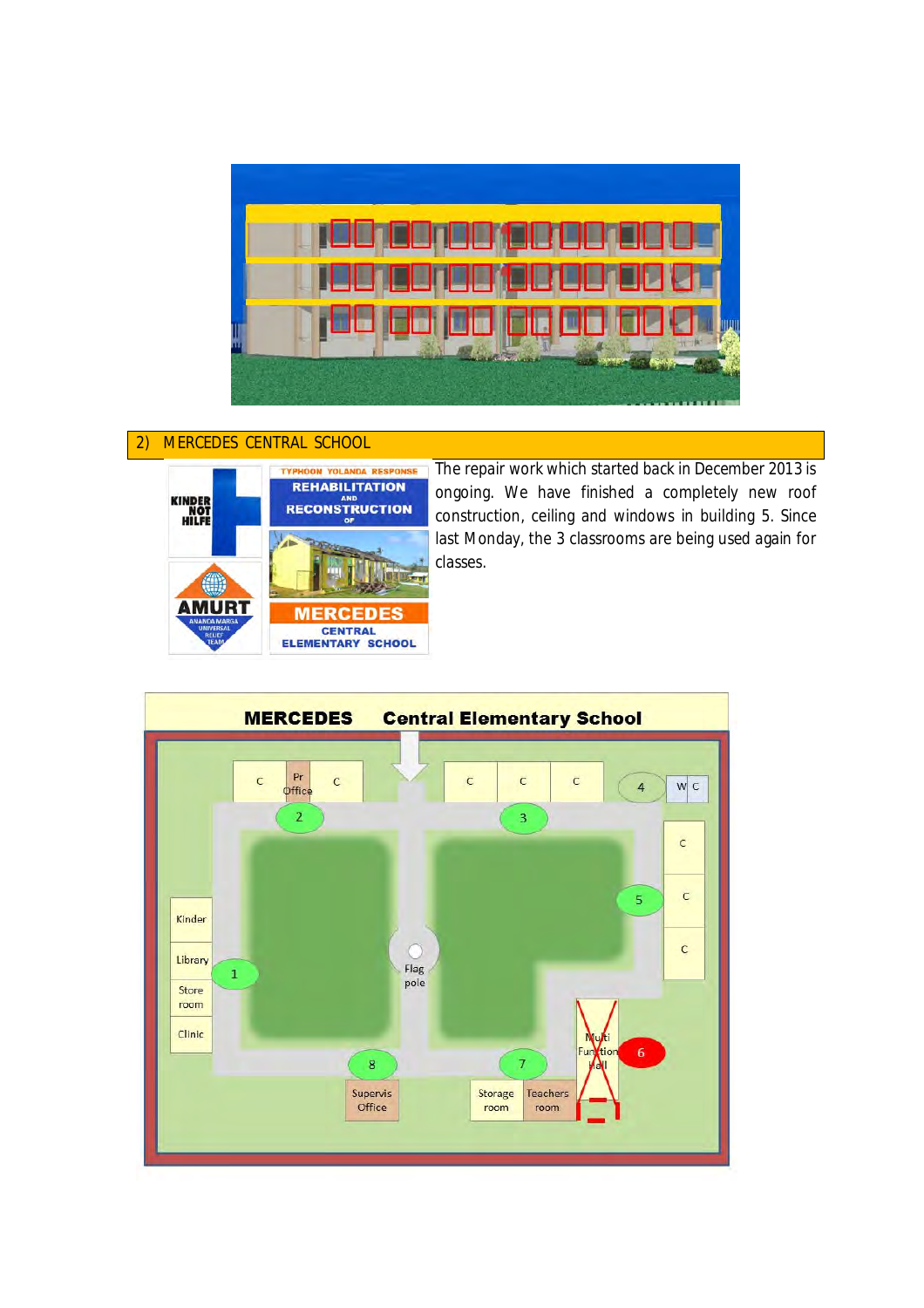

With respect to the destroyed Multifunctional hall (building 6) a new, very economical solution was found! Instead of pulling down the entire building, we replace only the front and the back wall, extend the building to make it large enough for 2 classrooms and shift the Multifunctions to building 1 where the partitioning walls had crumbled down.



Construction work in building 6

We have now 6 own production sites for CHB (concrete hollow blocks) which our masonry construction costs by 35 %! The admixture of fine gravel instead of sand makes our blocks much stronger than the commercial ones.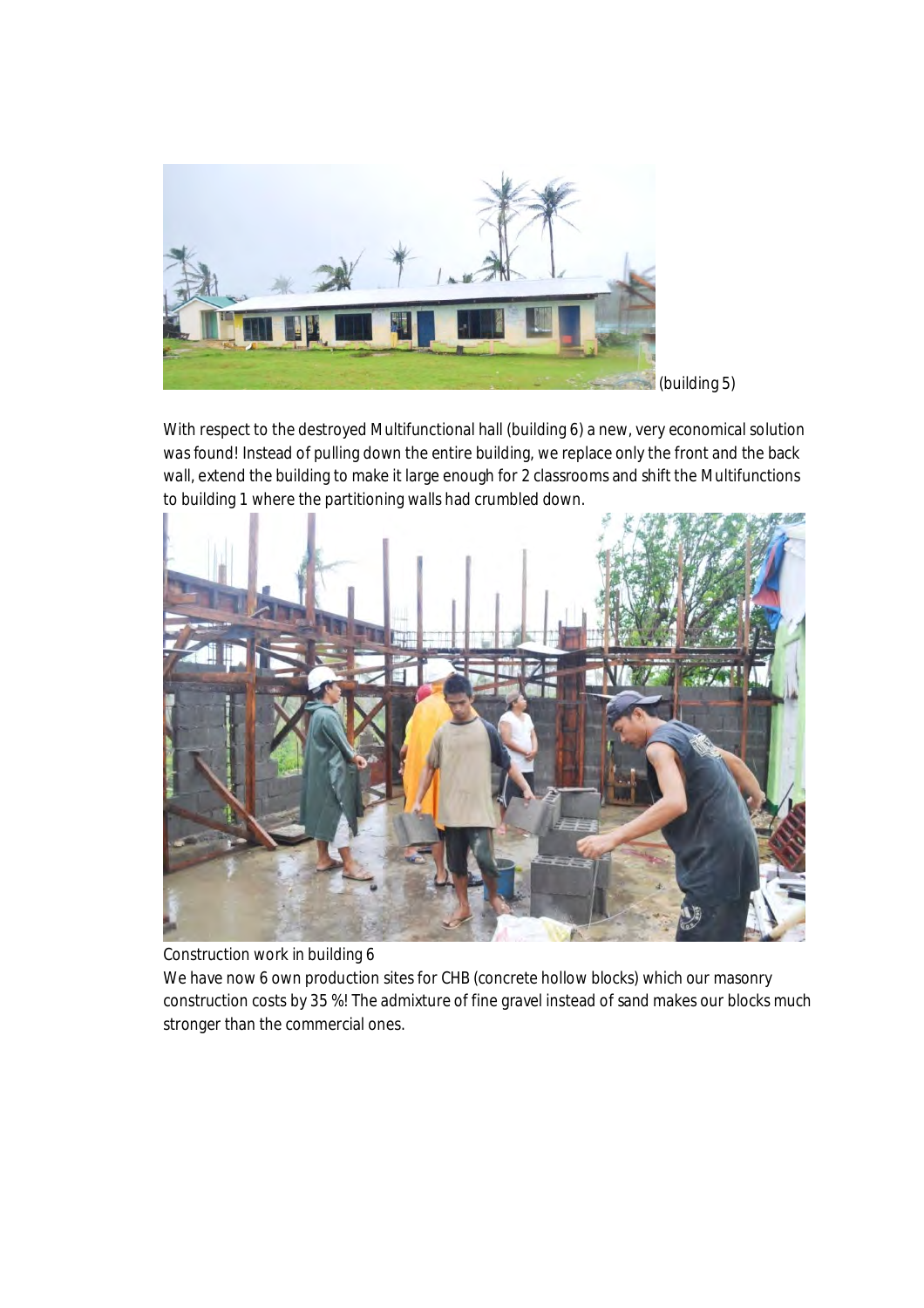## 3) SALCEDO CENTRAL SCHOOL



During the last weekend, we had to dig drainages as classrooms were flooded after torrential rains.

Building 6 received a new roof





We put up scaffolds in building 7 and in building 8 to mount the timber trusses. If the timber order is delivered in time, the 3 classrooms should be ready within 7 days.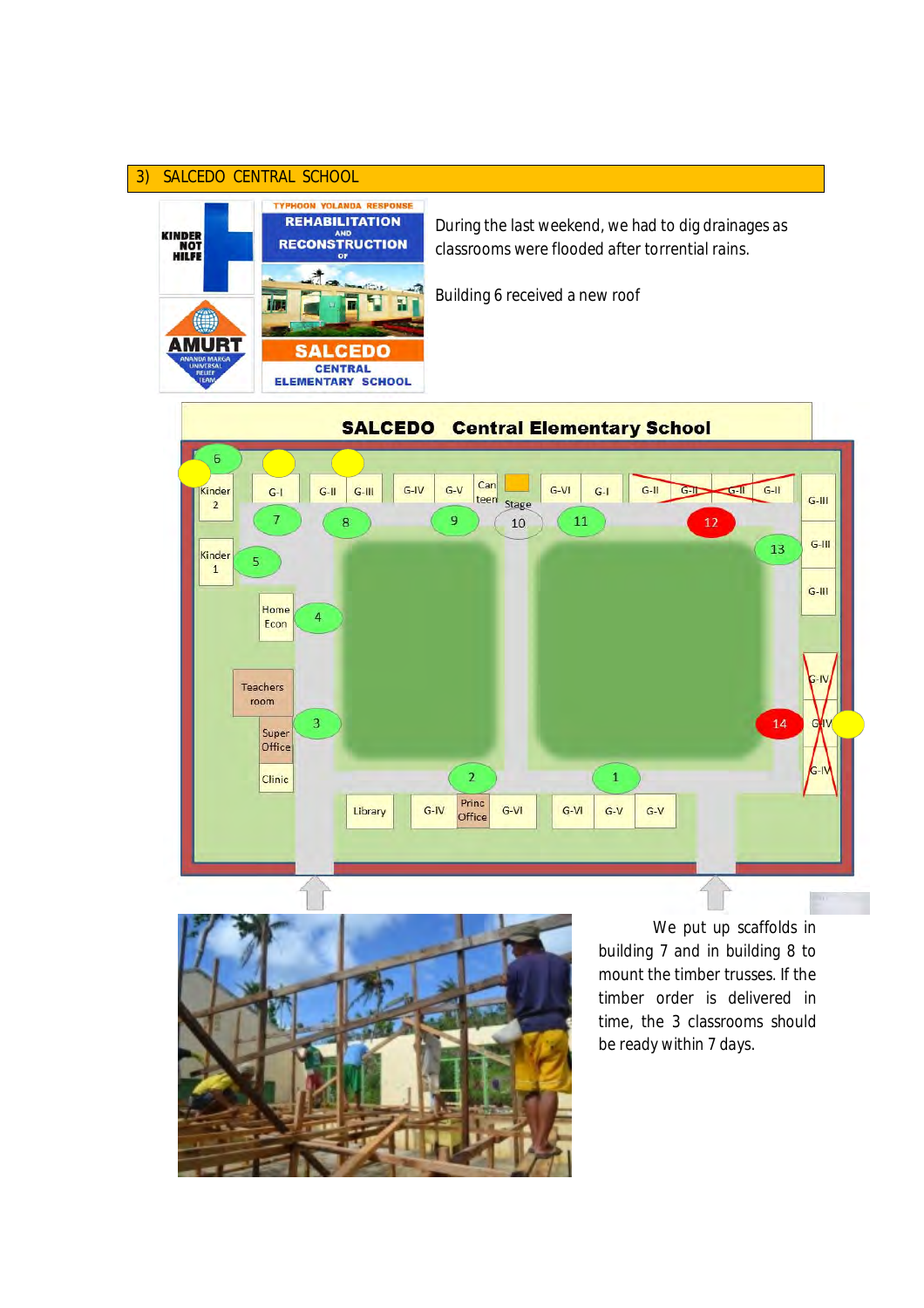

Building 14 could not withstand the typhoon despite its steel frame. It had to be pulled down. To dismantle the steel trusses was a time-consuming undertaking! The destroyed 3 classrooms will be rebuilt along with the totally damaged 4 classrooms of building 12.

We are going to provide a new 2-storey building with the following perspective in the location of building 12:







The Bagtong school is difficult to handle! All the temporarily repaired classrooms are needed for classes! We cannot just evacuate buildings for the final repair. The temporary tarpaulin sheets are mounted on coconut lumber which needs to be replaced by good timber.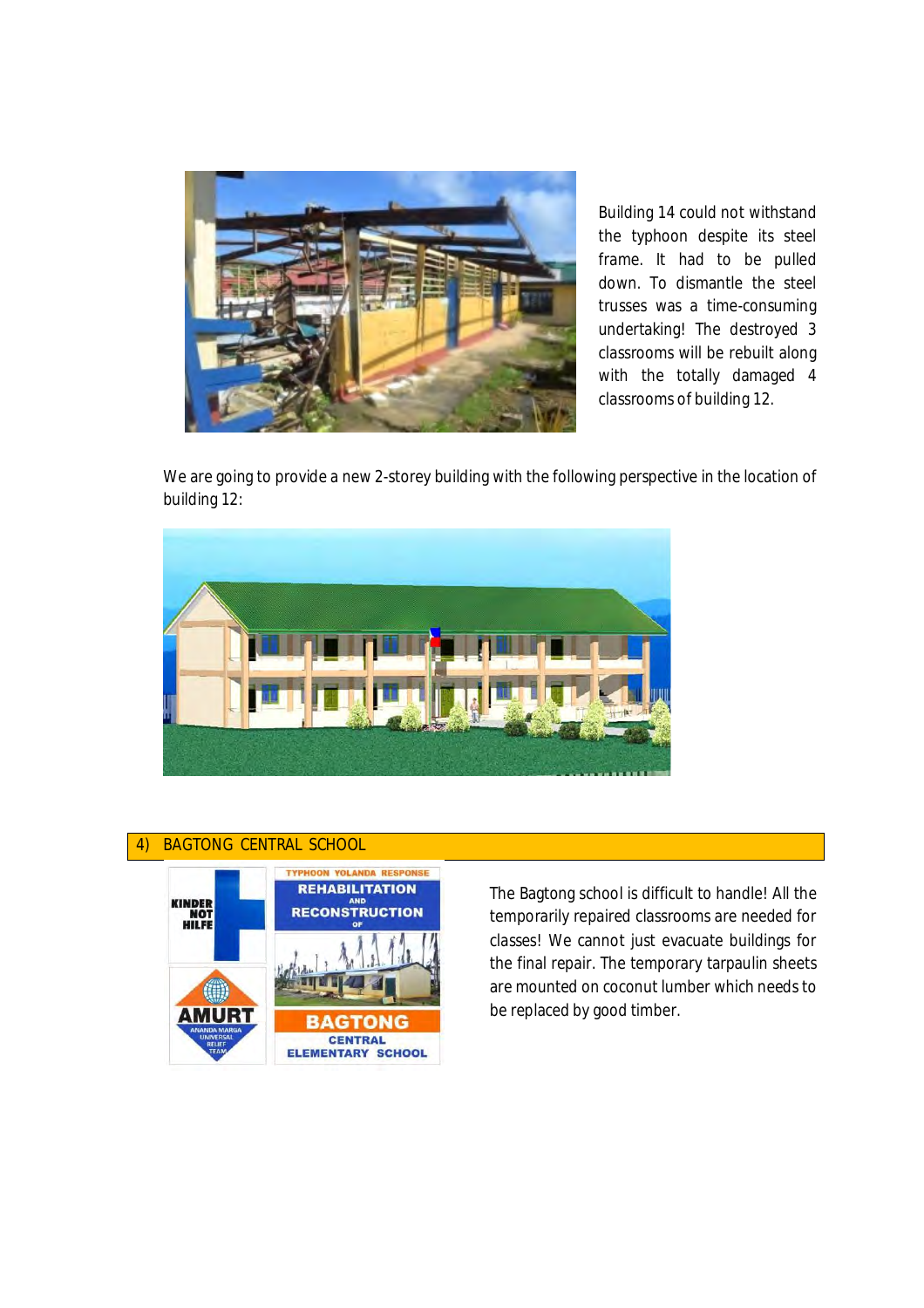



Artisans mounting purlins on the roof of building 12. In 4 days, classes can resume in the 3 classrooms once the GI sheets and ceiling panels are done.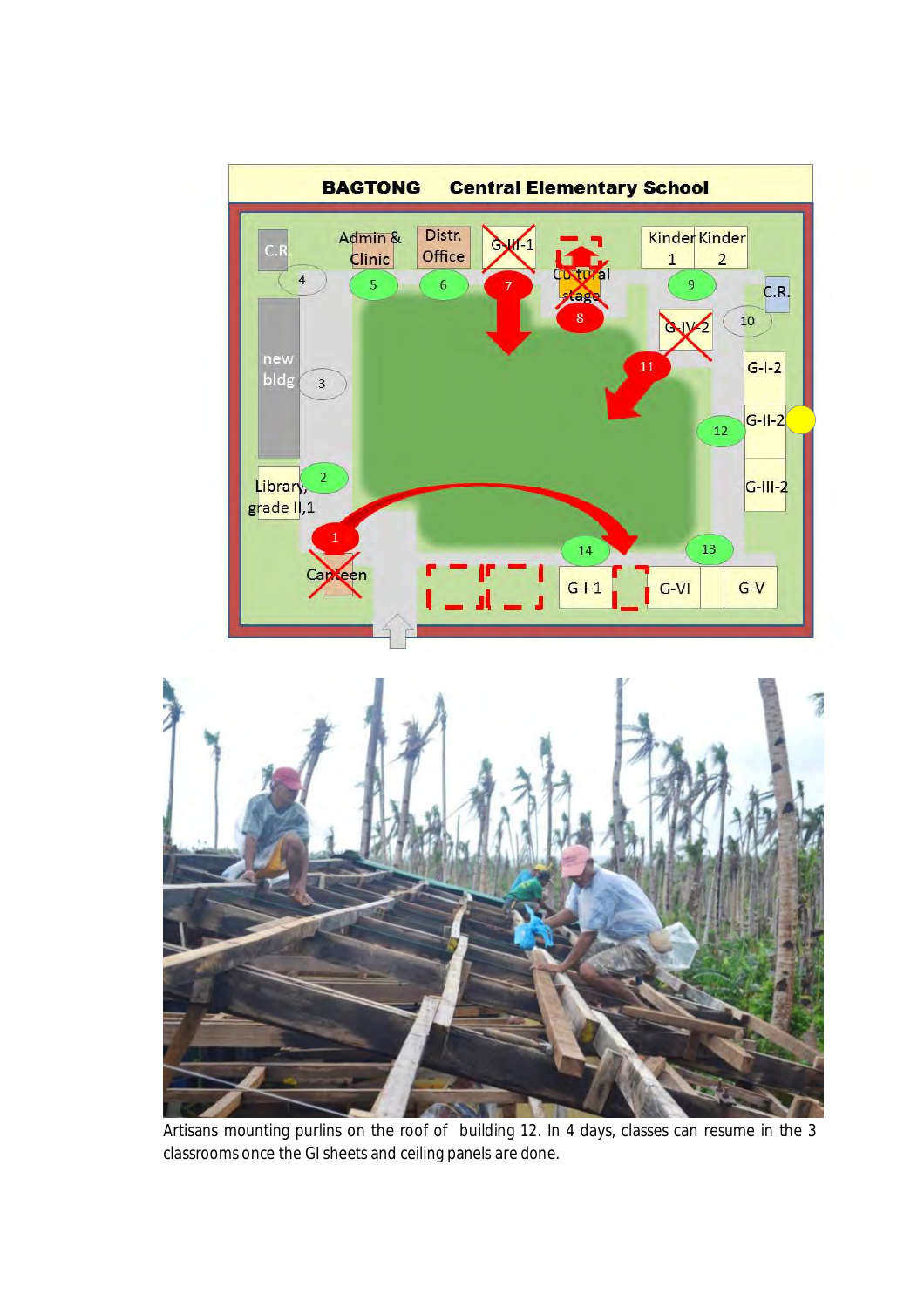We will have to rebuild the classrooms of grade 3 and grade 6 (buildings 7 and 11). The design of the new structure will follow the blueprint recommended by the DepED and be located right next to the entrance gate:



## 5) NAPARAAN ELEMENTARY SCHOOL

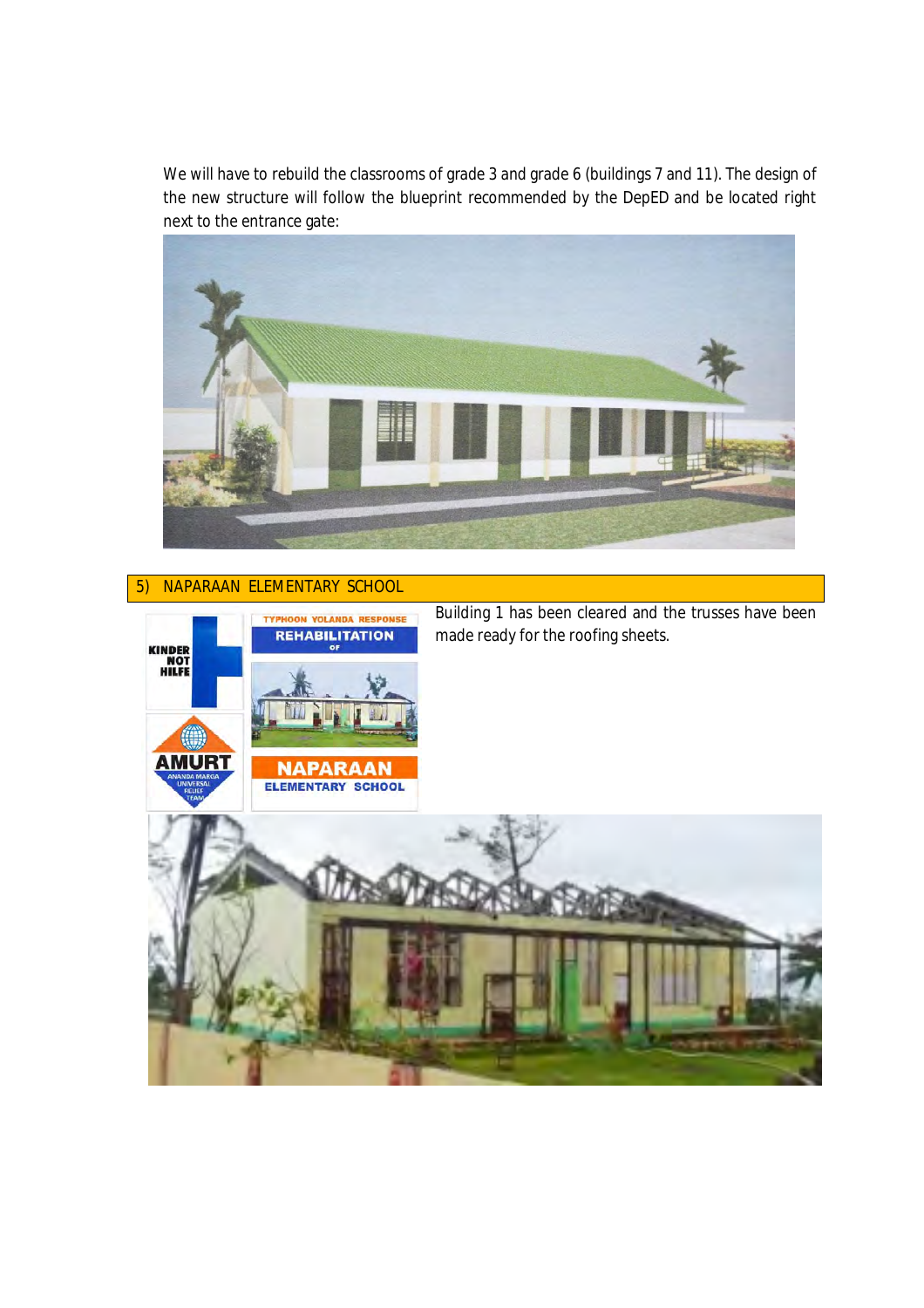



The repair of the Clinic (building 6) has been completed. The building serves for the time being as classroom. We just need to fix the attached toilet cubicle which is not functional.



The roof of the Library (building 7) has been repaired . Classes have resumed.

- 6) BUABUA ELEMENTARY SCHOOL started
- 7) MATARINAO ELEMENTARY SCHOOL started
- 8) COLLEGE ELEMENTARY SCHOOL started